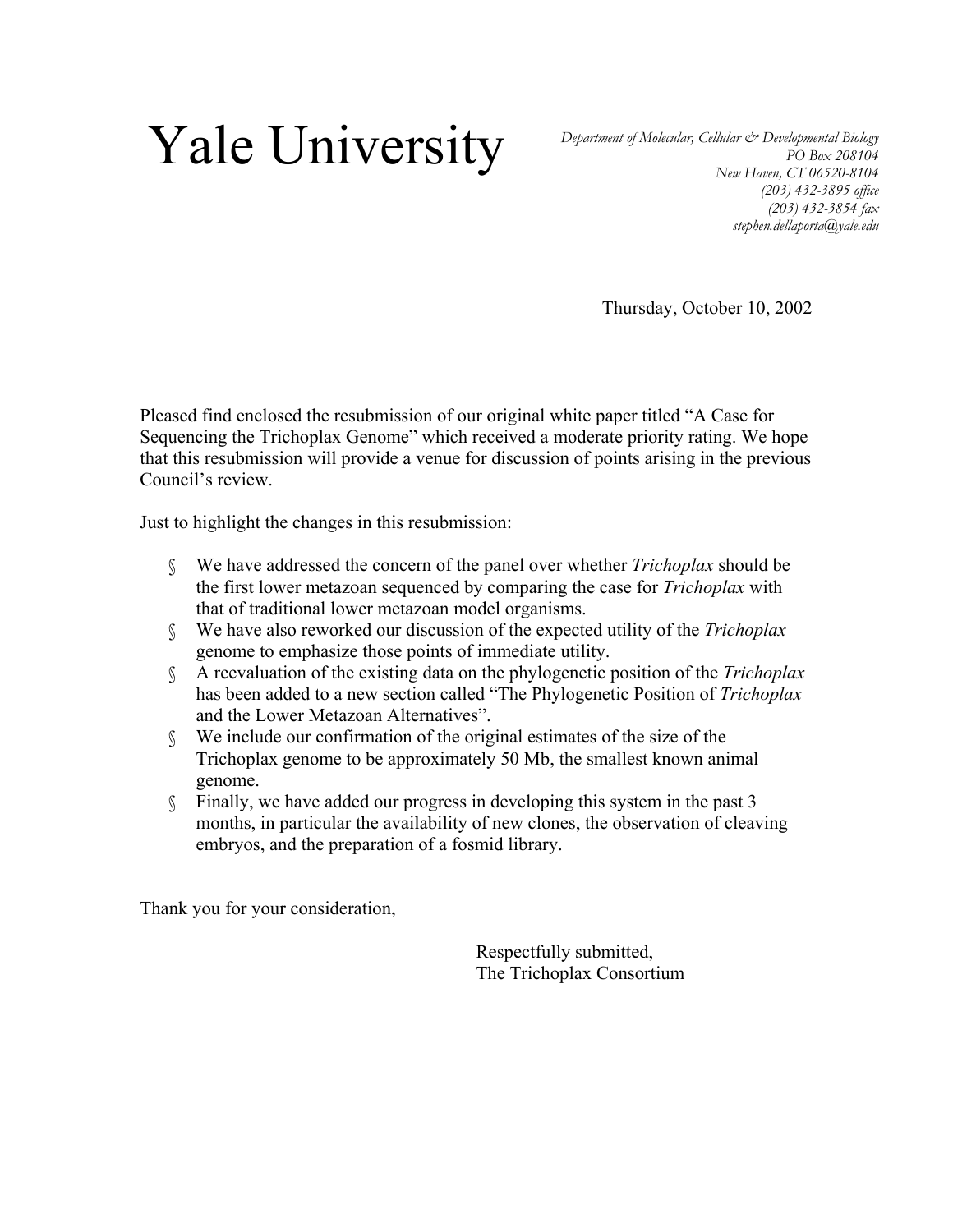# **A Case for Sequencing the** *Trichoplax* **Genome**

#### **Principal Investigators of the** *Trichoplax* **Genome Consortium:**

Stephen L. Dellaporta<sup>o</sup>, Leo W. Buss<sup>o</sup>, Maria A. Moreno<sup>o</sup>, and Bernd Schierwater<sup>y</sup>, Yale University George Weinstock<sup>β</sup>, Baylor College of Medicine Human Genome Sequencing Center Peter Holland, Oxford University (Collaborator)

- <sup>o</sup>Contact information: Yale University, Dept. MCD Biology and Ecology & Evolution, New Haven, CT 06520-8104. (203) 432-3895. Email: stephen.dellaporta@yale.edu, leo.buss@yale.edu, and maria.moreno@yale.edu
- β Baylor College of Medicine, One Baylor Plaza, Houston, TX 77030. (713) 798-6539 Email: gwstock@bcm.tmc.edu
- <sup>ψ</sup> Affliliate Yale Scientist. (Primary address: Tieraerztliche Hochschule Hannover, Div. Ecology & Evolution, Hannover, Germany) Email: bernd.schierwater@ecolevol.de

#### **Rationale**

Comparative genomics is perhaps today's most important engine for the generation of new hypothesisdriven biological science. The degree to which this will remain the case is dependent upon the choice of new sequencing projects that "fill the gaps" between those organisms whose sequences have already been characterized. Perhaps no more compelling a gap remains to be filled than that of the Lower Metazoa, those organisms that lie at the base of the animal tree.

A group of four animal phyla, collectively known as the Lower Metazoa, lie between the Kingdom Fungi and the higher animals (Figure 1). The genome of an organism in this phylogenetic position will be required:

- To determine the gene and proteome content of the simplest known animals.
- To provide a genomics platform in a simple multicellular system. While yeast has proven the utility of simple model systems to human biology, we have heretofore not had a simple *multicellular* system. Lower metazoans are the simplest multicellular animals, hence provide the simplest platform for analysis of those biological processes unique to multicellular organisms, including cell-cell communication, signaling, cellular differentiation, development and patterning.
- To launch an experimental functional genomics platform for the study of the ancestral function of any animal-specific gene, RNA, or protein.
- To permit functional genomic approaches to problems of aging by providing, for the first time, genomic data and corresponding technology for an organism capable of indefinite asexual proliferation.
- To determine which genes are uniquely animal.
- To establish robust ancestor-descendant relationships between animal genes by providing, for the first time, a common ancestor of ecdysozoan (e.g., flies, nematodes) and deuterostome (e.g., human, mice, zebrafish, ascidian, sea urchin) genes to "root" the tree.
- To ascertain the limits of synteny between fungi (yeast) and higher metazoans on one hand and between ecdysozoans (flies and nematodes) and deuterostomes (human, zebrafish, ascidian) on the other.
- To determine whether genes absent in ecdysozoans, but present in humans represent gene losses in the Ecdysozoa or the genuine acquisition of novel function in Deuterostoma.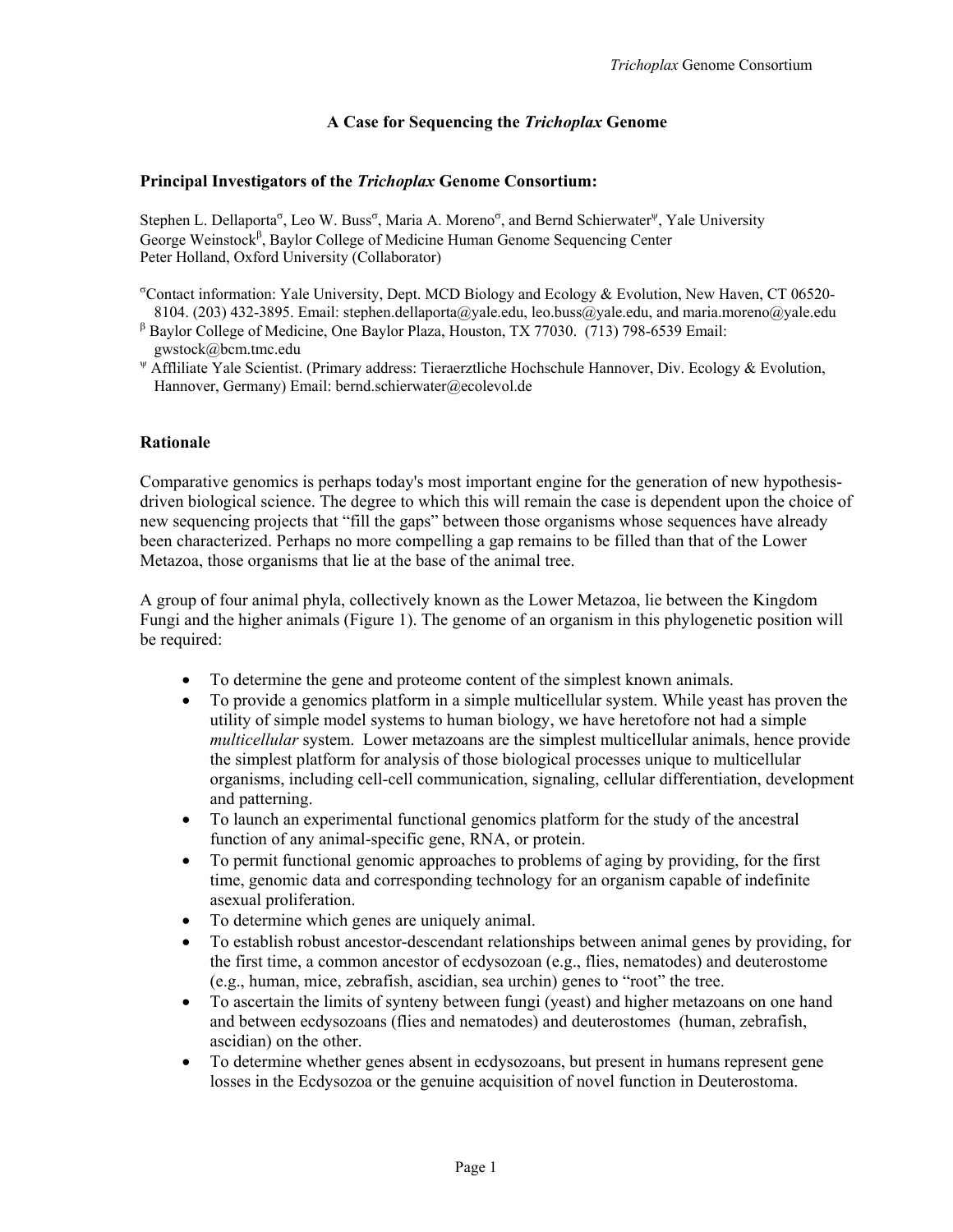

Figure 1. Phylogenetic Relationships among Major Metazoan Groups and Closest Sister Taxa

Four phyla comprise the Lower Metazoa: Placozoa, Porifera (sponges), Ctenophora (comb jellies), and Cnidaria (e.g., corals and jellyfish). 18S rDNA sequence data have unambiguous established that the Lower Metazoa are the sister group to the *all* higher animals [1-10]. Of the Lower Metazoa phyla, the Placozoa merit particular attention in that its sole representative, *Trichoplax adhaerens* possesses the simplest construction of any animal and it is an easily maintained experimental organism [11-27]. *Most, notably, Trichoplax has the smallest genome of any animal yet measured (50 Mb)[28-30], only 10X that of the Escherchia coli and less than 2% the size of the human genome.* Eight-to-ten times sequence coverage of the entire *Trichoplax* genome represents a project that can be completed in just a few months time at comparatively modest expense, but with a realistic expectation of a disproportionately large impact on our understanding of animal genome organization and evolution. As a model system, the simplest known animal with the smallest animal genome, the placozoan *Trichoplax adhaerens*, is highly suited as a cornerstone organism for understanding the underlying principles of animal organization.

# **The Biology of** *Trichoplax*

*Trichoplax* is the sole representative of the Phylum Placozoa [14, 25, 31]. As Figure 2 illustrates, the organism bears a superficial resemblance to a giant amoeba. It is, however, a proper multicellular animal with four distinct cell types and differentiated dorsal and ventral epithelia [14, 17, 18, 21, 23, 32-35]. It is, without question, anatomically the simplest freeliving (i.e., not parasitic) animal known.

*Trichoplax* appears as a flat sheet of cells consisting of two epithelial layers, which sandwich a multinucleate syncytium. Four cell types exist: monciliated dorsal and ventral epithelia cells, ventral gland cells



Figure 2. Morphology of Trichoplax

and the syncytial fiber cells (Figure 3). Nerves, sensory cells and muscles are absent, as are any 'tissues' or organs. The epithelia of *Trichoplax* lack a basal membrane; cells are connected by belt desmonsomes. Lipid inclusions, called 'shiny spheres', are regularly distributed over the dorsal epithelia.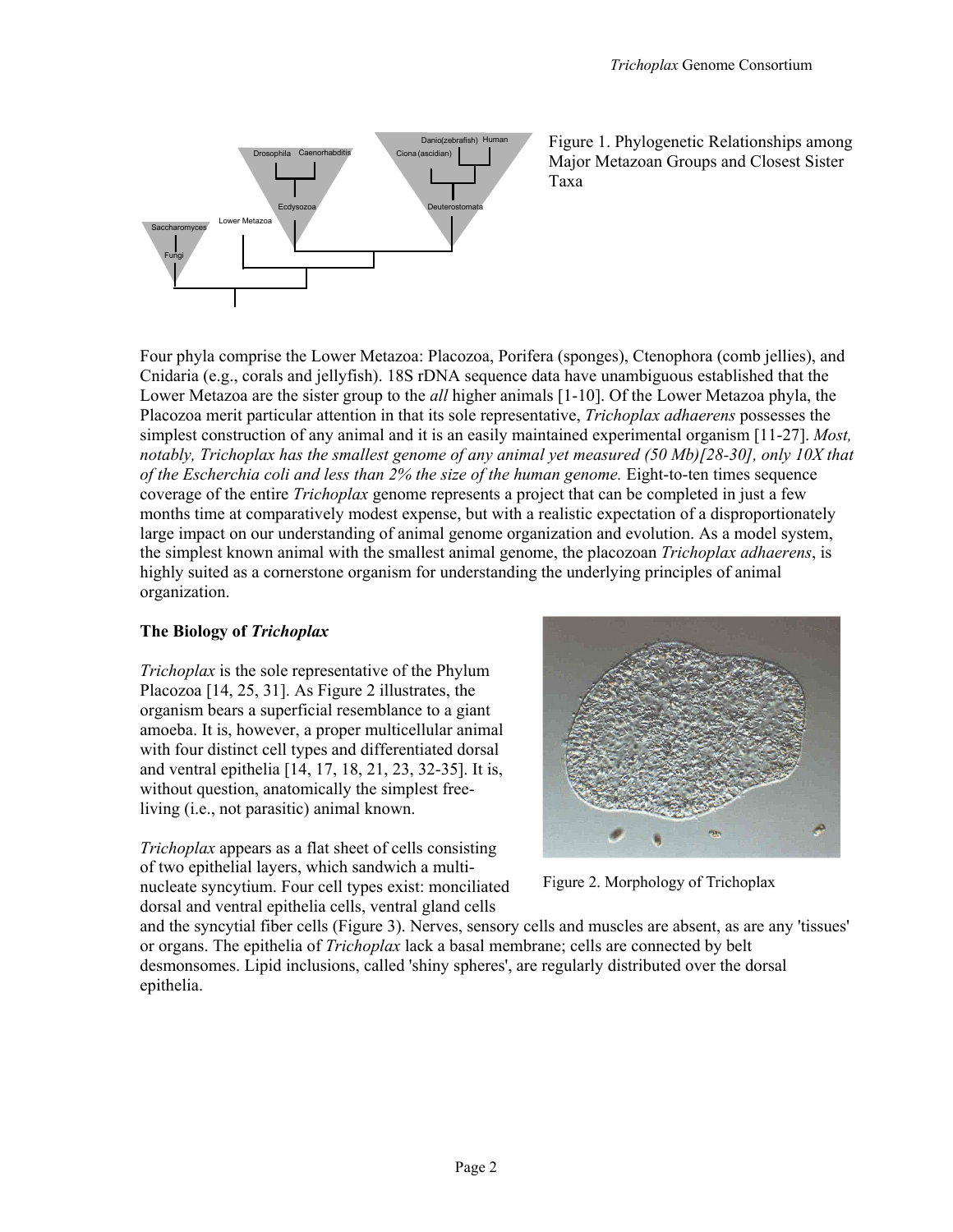

#### **Figure 3. Histology of** *Trichoplax*

Diagrammatic cross section of *Trichoplax*: UEupper epithelium, LE-lower epithelium, PCcontractile fiber cell, GC-gland cell, SS-shiny sphere, Mc-mitochondrial complex, Bbacterium in ER. (Modified after Grell & Ruthmann 1991)

*Trichoplax* is an exclusively marine organism distributed worldwide in tropical waters and it has been routinely collected from nearshore habitats, particularly mangrove communities [22]. In the laboratory, it can be maintained on a diversity of food sources, ranging from cryptomonad alga (e.g., *Rhodomonas*) to cynaobacteria (e.g., *Phormidium*)[36]. To feed, *Trichoplax* literally climbs atop its food using the ventral surface as a temporary extraorganismal gastric cavity [13, 33, 35]; digestion is both extracellular and by phagocytosis [19, 37]. The animals, when not feeding, are active and motile. Movement is effected by ventral ciliation [35] and by the fiber cell layer [38, 39]. The latter can be clearly as the cell layers are transparent. The animal lacks any polarity in its movement.

Reproduction is asexual and may take one of two forms [15]. Asexual reproduction by fission occurs under favorable environmental conditions, whereas small spherical colonies develop when conditions deteriorate [40]. Spherical 'swarmers' contain both cell layers and act as an asexual dispersive stage [41]. Sexual reproduction is suspected, but not been unambiguously established [11, 16]. Since our June submission, we have collected and established in permanent culture a number of clones from different geographic locations. Using these animals have succeeded in generating cleaving embryos. While these embryos arrested at the 16-cell stage, we are optimistic that experimentation with environmental conditions will permit us to complete the life cycle. If so, the full power of classical genetics will be available in this organism.

The haploid chromosome number is 6 and the total DNA content is 0.08 pg [28, 29, 42]. Genome size estimates, first published in 1977, were based on Fuelgen staining. We have recently verified these numbers based on the frequency of two single copy genes in several different genomic libraries. Two homeobox-containing proteins, *Trox 2* and *Mnx*, were confirmed to occur in single-copy by genomic Southern analysis, and their frequency assessed in libraries of known insert size and recombinant frequency. Specifically, we get 8-10X coverage in libraries of ca. 28,000 recombinants with an insert size of 15-20 kb, yielding a genome size estimate ca. 54MB, a value close to the 50MB figure obtained by Feulgen staining, confirming that *Trichoplax* possesses the smallest known animal genome, about half the size of *Caenorhabditis elegans* (97Mb).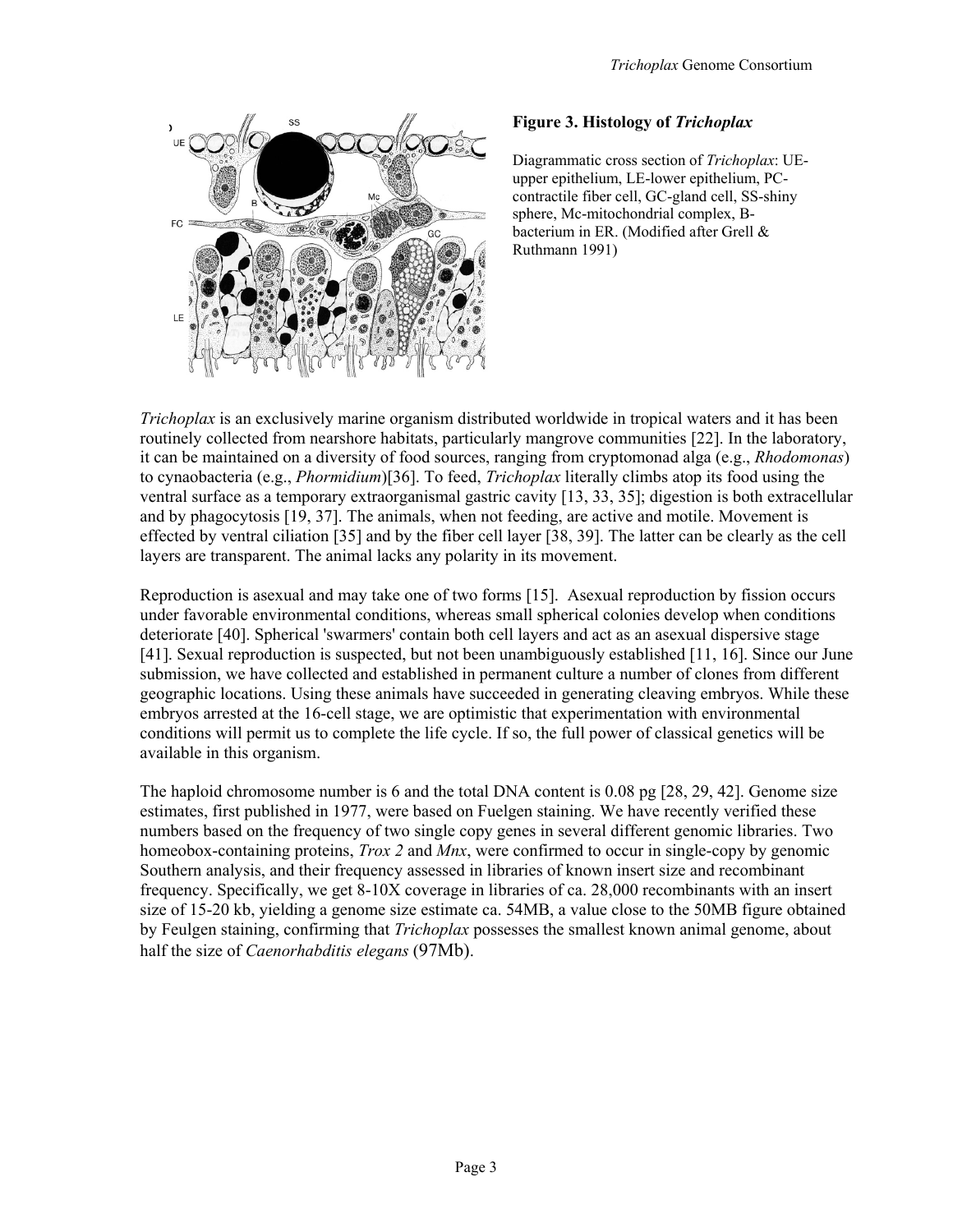# **The Phylogenetic Position of** *Trichoplax* **and the Lower Metazoan Alternatives**



Phyla Placozoa. Depending upon the method of analysis (i.e., which algorithms are used, which taxa are compared, etc), the Ctenophora appear in either position B or C in Figure 5 and the Placozoa in positions A, B, or C [3, 5, 7, 8, 10, 43-45].

The extreme morphological simplicity of the *Trichoplax* has lead many researchers to regard *Trichoplax* as the basal-most animal, that is, in position A [12, 21, 46-48]. Morphological simplicity has long been presumed to be ancestral, since reductions in morphological complexity are typical only in cases of parasitism and/or miniaturization, whereas *Trichoplax* is a free-living organism. The two possible positions for *Trichoplax if its simplicity were secondarily reduced,* are denoted as positions D and E in Figure 5. Secondary reduction from the sponges, Position D, has never been supported in any published rDNA tree, nor has ever been entertained on morphological grounds. Secondary reduction from the Cnidaria, Position E, has recently been rendered unlikely based on mtDNA configuration (i.e., many cnidarians have linear mtDNA, whereas *Trichoplax* has circular tDNA) and by studies of 16S ribosomal RNA secondary structure [45].

*Trichoplax*, then, appears to be either the simplest animal (Position A)[12, 21, 46-48], the simplest animal other than sponges (Position B) $[5, 7, 8, 43]$ , or the closest common ancestor to all higher animals (Position C)[3, 10]. The question remains unresolved, not because of a shortage of *Trichoplax* data (our Consortium has completed over 1.5 Mb of sequence in initial feasibility experiments) but because of a dearth of information on comparative data from the relevant sister taxa. In specific response to the panel's suggestion that we use our preliminary results to resolve this question, we emphasize that doing so will require the isolation of paralogs of each of these genes from a number of different lower metazoan taxa. We have not had the opportunity to do so, but funding by the Human Frontiers Science Program will permit us to do just this.

Regardless of the outcome of this analysis, the need for a lower metazoan genome sequence remains a priority for the scientific community. Far more germane than the question of the precise position of *Trichoplax* within the Lower Metazoa is the question of whether it should be the first lower metazoan to be sequenced. Consider the alternatives. No representative of the sponges or the ctenophores are routinely maintained in laboratory culture as tractable experimental models. Excluding *Trichoplax*, only cnidarians are easily maintained. There are, indeed, several tractable cnidarian models with long research traditions, most notably the hydroids *Hydractinia* and *Hydra*. Each of these animals are substantially more complex than *Trichoplax*, having over a dozen cell types, and most importantly, both have genomes of considerable larger size (1.2 Gb for *Hydractinia,* and 1.6 Gb for *Hydra*)*.*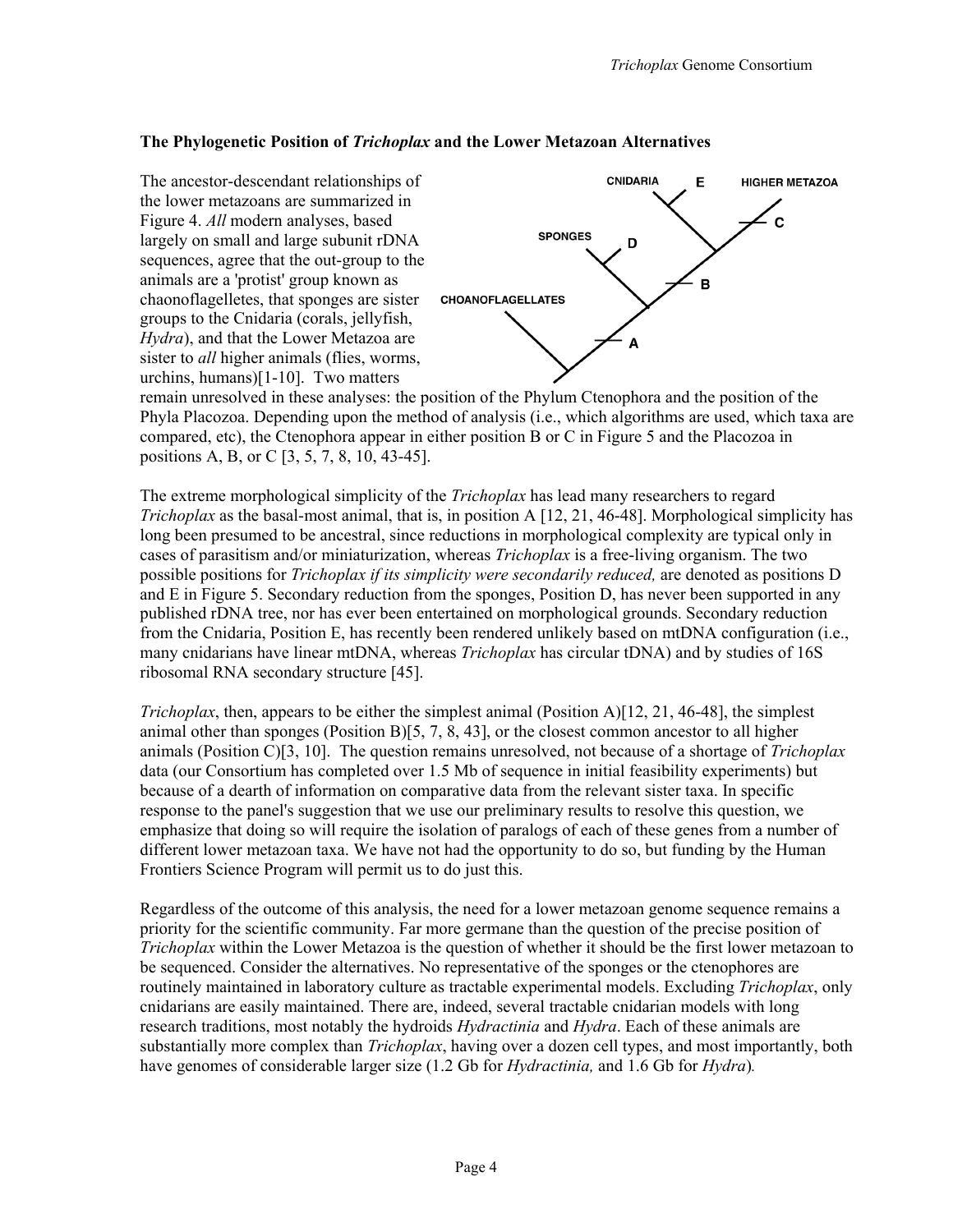In contrast, *Trichoplax* represents the simplest organized animal, consisting of only 4 somatic cell types. Its genome size of 5 X  $10^7$  bp, a mere 1.6% of humans, makes this the most cost-efficient selection among all lower metazoan organisms. All *Trichoplax* DNA, genomic libraries and protocols for shotgun sequencing are prepared and ready to go. An 8-10X coverage of *Trichoplax* raw genome sequence could be realistically completed in a few months time, about the same time that it would take to complete just one of fifteen fungal species on NIH's high priority list, and in just two weeks if the sequencing capacity of the BCCM were committed solely to this project. The effort required to sequence any of the traditional lower metazoan models is roughly 100 times that of *Trichoplax*.

## **Utility of the** *Trichoplax* **Genome Sequence**

The principal benefits from the *Trichoplax* genome are those that derive from its unique phylogenetic position, its compact genome and its simple body plan. Unlike yeast, a unicellular organism, or higher metazoans, like flies and worms, with scores of cell types organized into tens of organs, *Trichoplax* represents the simplest extant multicellular animal. As such, we may expect that within the genome of *Trichoplax* lie insights to the fundamentals of many animal-specific processes important to the human condition including differentiation, cell-cell communication, signaling and pattern formation.

*Comparative animal genomics:* The finding that diverse higher animals, from fruitflies to nematodes to humans, share many of the same regulatory genes comprises some of the most significant scientific discoveries of the twentieth century. As more genomes are sequenced and gene function understood in these higher, or 'triploblast', model organisms, the number of structural and functional similarities continues to grow; the list now include the control of eye formation, body axis pattering, and the development of heart, nervous systems, gut and muscle. Whilst truly remarkable, however, these finding says little about the *origin* of the characters being studied. Until the more primitive 'diploblast' animals are analyzed in comparable detail, conclusions regarding the origins of genome organization, complexity and regulation will remain speculative.

As just one illustrative example, the study of homeobox genes has opened new avenues of research aimed at building an explanatory platform for understanding the diversity of animal life forms (e.g. [49]. The Antp superclass genes have only been described in animals and Hox class, at least, are definitely absent from plants and fungi. These genes are well known for their roles in axial patterning (e.g. marking position along the head-to-tail body axis in triploblasts) and because of their striking stereotypic genomic arrangement into gene clusters (organizational units). These units seem vital for correct spatial and temporal gene regulation, thereby forming a link between genome organization and gene function. It has been suggested by several authors that the origin of Hox genes was pivotal in allowing the emergence of animal multicellularity, since these gene clusters provide a genetic mechanism whereby embryos can partition information both spatially and temporally along a developing sheet of cells (e.g. Slack et al, 1993).

Once the *Trichoplax* genome sequence becomes available, it will be possible to undertake an exhaustive comparative study of the repertoire and expression of regulatory genes including homeobox genes in the simplest known animal. Genome data will determine whether clusters of homeobox genes exist illuminating the elusive relationship between gene clustering and animal body plans. In this way, *Trichoplax* genome sequence will reveal which of these gene classes are most ancient, which were originally clustered in animal genomes, putative ancestral roles, and how genomic clustering of homeobox genes evolved in concert with cellular and developmental complexity. Such illustrative examples of the utility of *Trichoplax* genome sequence can be made for several other areas of genome biology including structural features, such as telomeres and centromeres, epigenetics such as DNA methylation and chromatin structure, and information flow to RNA and the proteome.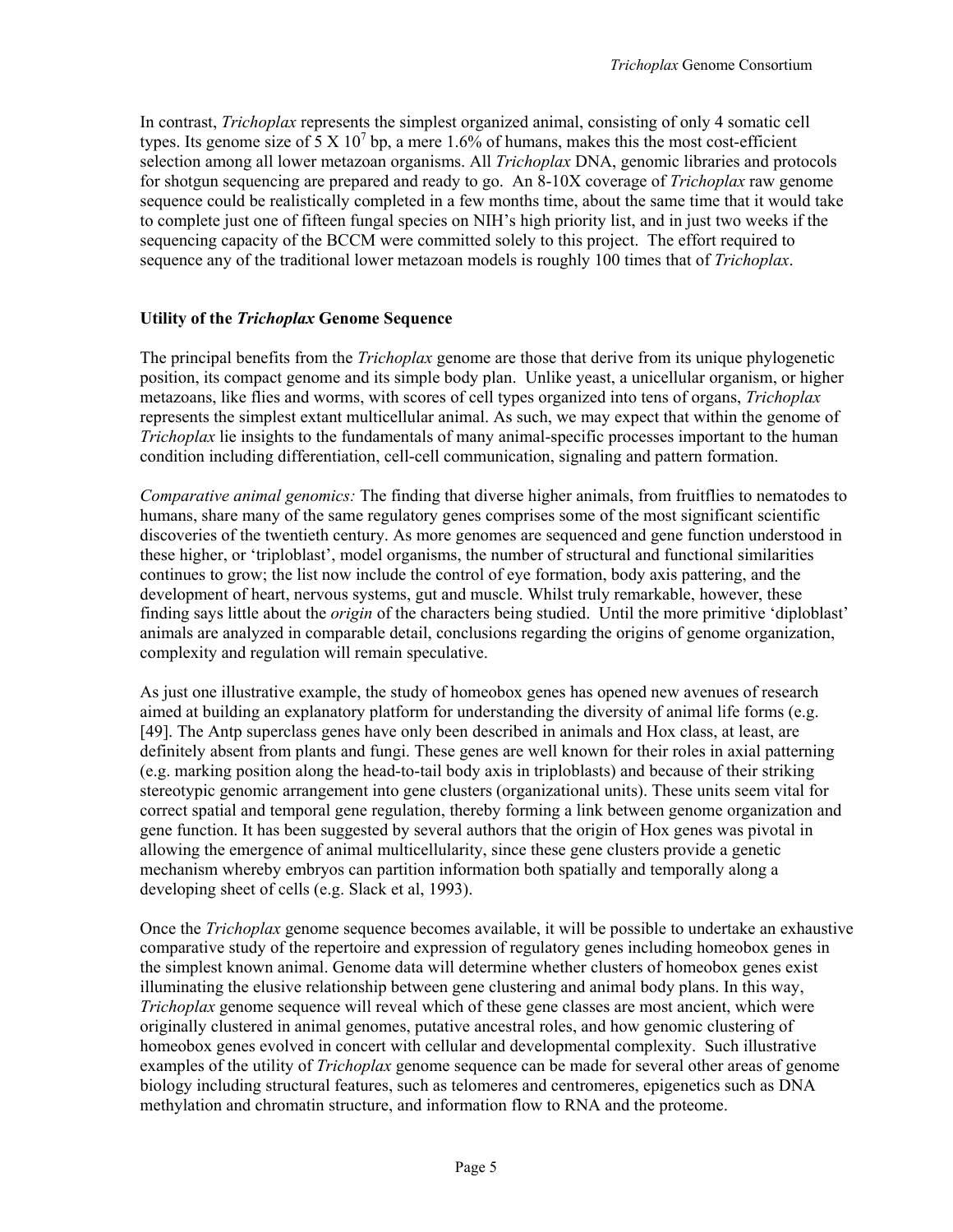*Functional studies of human genes of anonymous function:* Genes of unknown function comprise a considerable fraction of the human genome. *Any* such gene that is specific to metazoans (i.e., absent in yeast), but lost in the ecdysozoan lineage (absent in *Caenorhabditis* and *Drosophila*) must now be investigated in a higher, typically vertebrate, animal model. As the simplest animal, the *Trichoplax* genome is expected to share a large fraction of genes common to humans but lacking in non-animal genomes. While the genome sequence of yeast and other lower eukaryotes will continue to provide key insights into the function of many human proteins and processes, these systems will have limited value as compared to *Trichoplax* for animal-specific gene investigations.

*Understanding the ancestral conditions:* Evolution, in Jacob's words, is akin to tinkering; innovation comes only out of pre-existing materials. A corollary of this fact is less widely appreciated. Since innovation comes from pre-existing materials, the ancestral condition will constrain a systems future development. It is for this reason that an understanding of the organization of a suitably complex system requires an appreciation of its history. *Trichoplax* lacks nerves, but contains RFamide [50]. *Trichoplax* has an epithelial organization, but lacks a basement membrane. *Trichoplax* lacks muscles, yet the F-actin rich lamelliopodia of fiber cells comprise an effective locomotory system. *Trichoplax* possesses a dorsal-ventral axis but lacks an anterior-posterior axis. It may be expected the content and organization of this genome will yield insights into the animal communication and coordination before nerves, animal epithelia before true tissues, animal movement before muscles, and position information prior to an A-P axis.

*Asexuality and gerontology:* All animals that have been sequenced to date are organisms that a population biologist would call aclonal; that is, they reproduce by sex alone and have a fixed upper limit to their lifespans. *Trichoplax* is a clonal organism; it can and routinely does reproduce asexually. The clone we propose to sequence has an asexual generation time of about a day and has been maintained in continuous vegetative growth in the laboratory for  $>20$  years. As far as we know, it can be maintained indefinitely. The question of how animals that have indefinite asexual lifespans achieve this end is of obvious interest to gerontologists and to cancer biologists. Do they have novel mechanisms of DNA repair? How do they evade oxidative damage? Are their telomeres unique? What are the characteristics that permit a stem cell population to remain mitotically active? These and any number of other questions become tractable once a genome is available for an organism capable of asexual reproduction.

*Informing our understanding of the dawn of animal life*: The *Trichoplax* sequence will provide the tools necessary to rapidly assess whether *Trichoplax* is rightly regarded, as classical invertebrate zoologists have contended, as the "mother of all metazoans". Even if *Trichoplax* does not prove to be the basalmost animal, virtually any other phylogenetic position (for example, sister to the bilaterians or sister to the Eumetazoa) will inform our understanding of mode of life of early animals.

*Facilitating research in other lower metazoan organisms:* Research in lower metazoan model systems is often limited by the availability of genomic resources. As but one example of the potential for immediate impact, consider the example of graft rejection. Most lower metazoans display systems of allorecognition. Indeed, many believe that the evolutionary origins of the MHC lie in lower metazoan allorecognition. Molecular markers spanning a lower metazoan allorecognition complex exist and a walk is underway to characterize the interval in one cnidarian. The *Trichoplax* genome may well allow detection of long-range synteny in this region and the immediate characterization of an invertebrate allorecognition complex. Comparable impacts may be expected in other areas of active research using lower metazoans (e.g., natural products from sponges and cnidarians, novel fluorescent molecules from cnidarians, etc.).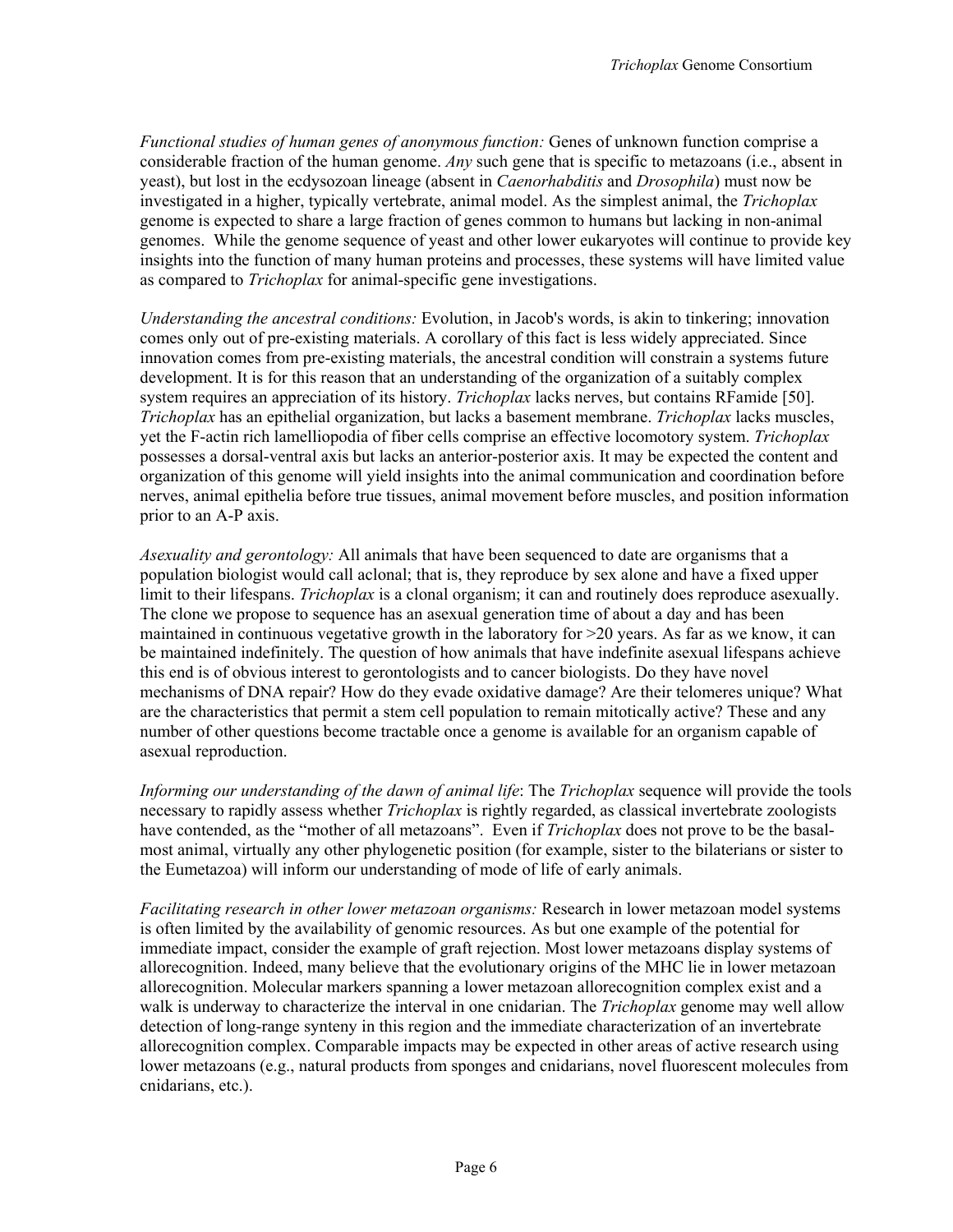*Marine model and environmental genomics:* The overwhelming majority of eukaryotic organisms sequenced to date have been terrestrial organisms (the pufferfish being the sole exception. The rapid environmental changes the oceans are now undergoing call for a sensitive experimental system wherein environmental changes can be readily detected. The small size of *Trichoplax*, its compact genome, its large surface-area to volume ratio, and its habit of respiring by diffusion all suggest that the development of expression array chips for *Trichoplax* will bring environmental genomics to the oceans.

## **Available Biological & Genomic Resources**

*Trichoplax* are maintained in continuous laboratory culture and are available for public distribution. One such culture (BD) is propagated asexually in large-scale for genomic applications. Several additional isolates have been collected from marine environments at several locations worldwide and are likewise available for public distribution.

A constant source of high molecular weight (>100 Mb) DNA and high-quality RNA is available from the publicly available BD isolate. A small insert (2-3 kb) plasmid library with 300,000 clones, representing about 15X genome coverage, has been constructed at BCM. In a pilot genome sequencing experiment, approximately 1500 sequences were generated (examples are summarized in Table 1) with an average of 700 phred20 bases per sequence and 85% success rate per reaction, well above most standards. From a total read length of 1.4 Mb, the genome of *Trichoplax* is estimated to have a GC composition of 36%. Most importantly, a large fraction (over 70%) of these preliminary reads gave signficant hit to genes, with the majority showing greatest similarity to animal genes (Table 1). Clearly, the *Trichoplax* genome sequence will be rich in both gene content and density. These initial results provide further justification for the genome sequence of *Trichoplax*.

Table 1. Example BLAST Results from *Trichoplax* Genome Pilot Sequencing with highest E values

| Homolog                                   | Organism                      | Score (bits) | E Value |
|-------------------------------------------|-------------------------------|--------------|---------|
| zinc finger, C3HC4 type                   | Caenorhabditis elegans        | 111          | $9e-24$ |
| mitogen inducible 2                       | Homo sapiens                  | 80.4         | $2e-14$ |
| chondroitin sulfate proteoglycan 6        | Homo sapiens                  | 87.8         | $1e-16$ |
| hypothetical protein DKFZp434N0735        | Homo sapiens                  | 88.5         | 8e-17   |
| fibropellin III                           | Heliocidaris erythrogramma    | 54.5         | $2e-22$ |
| EGF homolog                               | Strongylocentrotus purpuratus | 54.8         | $3e-20$ |
| ribosomal protein L35A                    | Spodoptera frugiperda         | 70.2         | $3e-11$ |
| nitric-oxide synthase, brain              | Rattus norvegicus             | 82.9         | $4e-15$ |
| hypothetical protein FLJ21432             | Homo sapiens                  | 56.6         | $1e-12$ |
| cystic fibrosis transmembrane conductance | Rattus norvegicus             | 64.3         | $1e-12$ |
| regulator                                 |                               |              |         |
| peroxisomal fatty acyl-coA oxidase        | Homo sapiens                  | 71.3         | $5e-25$ |
| glutamate decarboxylase                   | Homo sapiens                  | 68.1         | $8e-11$ |
| zinc finger protein 162                   | Mus musculus                  | 99.7         | $9e-25$ |

In addition, Yale has constructed several genomic libraries (8-10X coverage) and cDNA libraries in phage and plasmids. An arrayed fosmid [43] (30-40 kb inserts with 10X coverage) and a full-length cDNA library will be completed by September 2002. A modest EST project is currently underway in Hannover, Germany and Reading, UK. The EST project will switch to the sequencing of full-length cDNA clones from Yale for transcript mapping on annotated genome sequence.

Recent technical advances include the ability to perform whole mount *in situ* hybridization (Figure 5), immunolocalization (not shown) and gene functional studies with GFP and RNAi. Because large numbers of animals can be processed simultaneously in 96- or 384-well plates, it is possible to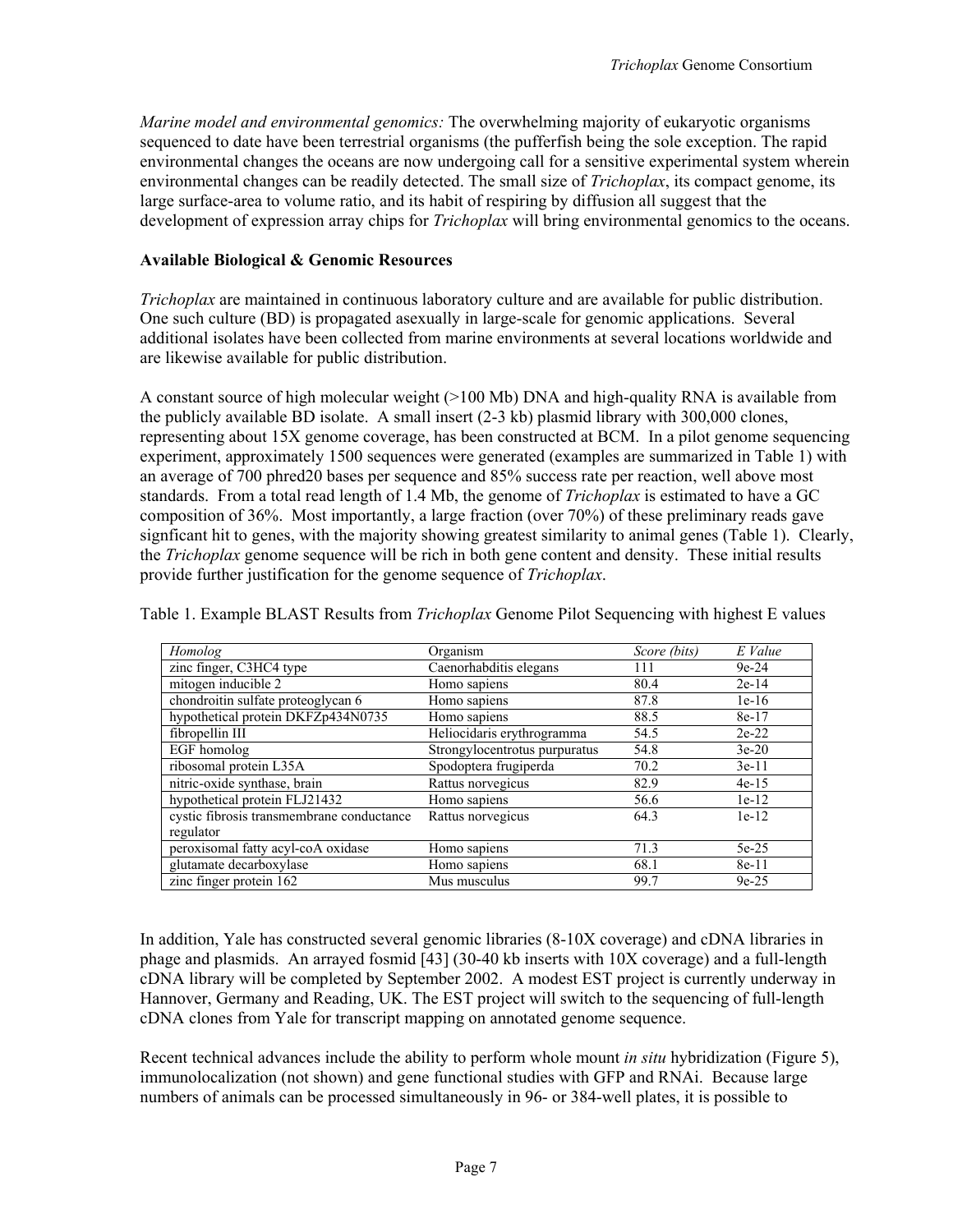systematically localize RNA from a large number of genes. For example, a high-throughput localization of the entire set of *Trichoplax* transcription factors genes would be feasible once genome sequence becomes available.

## **Figure 5. Whole Mount In Situ Hybridization**

*Trichoplax* showing the pattern (red staining) of Cnox2 mRNA expression. Cnox2 is a member of the Antp homeobox gene superfamily.

## *Trichoplax* **Communities**

The *Trichoplax* genome will have immediate impact on two communities and is expected to generate a third:

*1. Bioinformatics/Comparative Genomics Community:* While it is conventional to think in terms of a group of researchers devoted to a particular organism as the relevant community, the growth of comparative genomics and data mining as a research style effectively constitutes a new community. The phylogenetic position of *Trichoplax* alone will be sufficient to spawn new analyses, such as those outlined in the rationale and undoubtedly others we have yet to anticipate. We anticipate the *Trichoplax* genome sequence to become the standard basal group in the analysis of metazoan genomes, genes and biological processes.

*2. Lower Metazoan Community:* In addition to the *Trichoplax*, the lower metazoans include representatives of three phyla: the sponges, ctenophores and cnidarians. There exists a pressing need for lower metazoan genomic information. This need spawned a special session at the 9th International Workshop on Hydroid Development (2001) and a follow-up meeting was held at the Developmental Biology Center at the University of California, Irvine in July 2002. A *Hydra* EST project is now underway. *Hydra*, however, has a large (1600 MB), AT rich (71%), genome and proposals for whole genome sequencing have yet to be advanced. Appreciation of the larger need for a lower metazoan model system has led to the scheduling of a special session of the Society of Integrative and Comparative Biology meeting in January 2003 entitled "Model Systems for Basal Metazoans". Members of the *Trichoplax* Consortium will be active participants in this dialogue. While the *Trichoplax* genome will not exhaust enthusiasm for further lower metazoan genomics, it is surely the only genome that can be rapidly sequenced today. The availability of the *Trichoplax* sequence will surely facilitate gene discovery in other lower metazoans and for many problems will immediately provide an alternative lower metazoan model.

*3. Establishment of a Trichoplax Community: Trichoplax* has long been regarded as an enigmatic animal, receiving relatively little attention outside of an occasional study by invertebrate zoologists. This is unfortunate, as the animal is an eminently tractable laboratory organism. Recent funding of the *International Trichoplax Consortium* from the Human Frontiers Science Program indicates widespread scientific interest in the development of this system. The members of the *ITC* are committed to the development of *Trichoplax* as a new basal metazoan model system with swift distribution of biological and informatic resources to the international scientific community. As outlined in this proposal,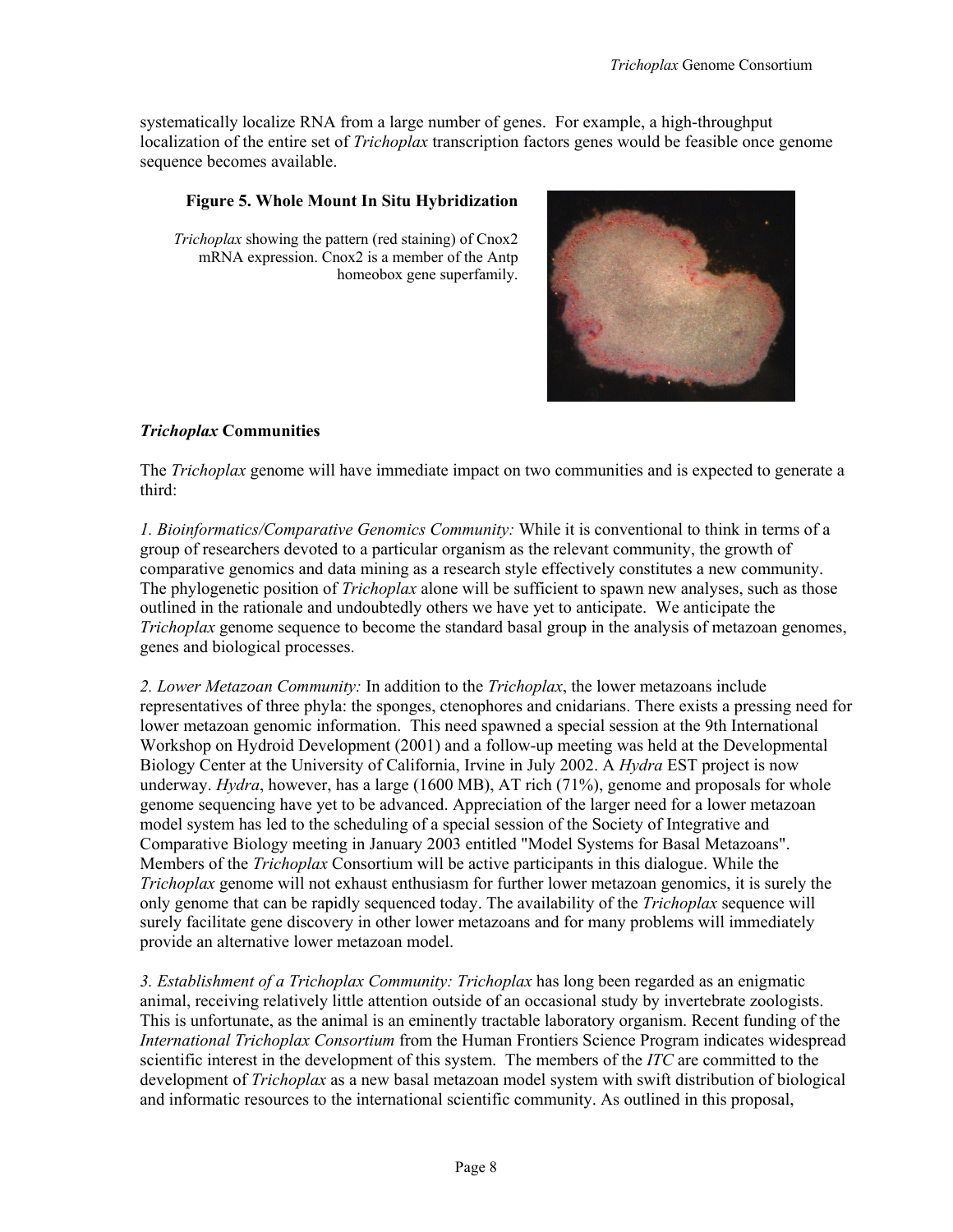standard clones, culturing techniques, biological resources and molecular techniques have been and are continuing to be developed by this group. The members of this group expect that the availability of the *Trichoplax* resources will spawn the rapid development of *Trichoplax* as the prime experimental organism of choice for lower metazoan studies. Genome sequence will greatly accelerate the adoption of this system by the scientific community.

## **Experimental Strategies for** *Trichoplax* **Genome Sequencing**

The methodology for whole genome shotgun sequencing of *Trichoplax* will be based on strategies and protocols currently employed at the BCM-HGSC. The *Trichoplax* genome is ca.50 MB. Because of the small size and novelty of this genome, it would be most informative to produce a finished sequence.

The approach being used at the BCM-HGSC for *Drosophila pseudoobscura* and microbial genomes will be used for *Trichoplax* as well. This involves WGS sequencing to 8x coverage, which will require about 1 million reads (80% pass rate and 500 phred20 bases per read). This is likely to be reduced since the genome may be smaller than 50 Mb and read lengths and pass rates are always improving. A small insert genomic library has been prepared and no difficulties were encountered, so there does not seem to be any unexpected issues with cloning genomic DNA from *Trichoplax*. In addition to the WGS reads from a small insert library, end sequencing of the fosmid library will be performed to aid in assembly. About 7500 fosmids will be end sequenced, representing about 5x clone coverage and about one half of the existing library.

Sequences will be assembled using the ATLAS assembler, developed for the rat genome project at the BCM-HGSC. The ATLAS assembler has been adapted for use in WGS projects such as this where there is no BAC sequencing. The draft sequence produced by the ATLAS assembly will be finished using the standard BCM-HGSC finishing pipeline. Although this has been built around BAC-based finishing for the human, it has been applied to microbial WGS finishing, analogous to the *Trichoplax* strategy. The sequencing of a large number of fosmid ends will allow the finishing to be localized to fosmids, however, analogous to the human genome.

The 1 million reads required is about 2 weeks of sequencing at the BCM-HGSC. The rate of finishing at the BCM-HGSC for human has been about 18 Mb per month, so *Trichoplax* could be completed in 3 months if the entire finishing capacity were directed at the project. The cost to complete the assembled draft (8X coverage) genome sequence is estimated at \$2.0M. Once the draft genome sequence is complete, we estimate an additional cost \$2.0M (\$0.04 per bp) would be required to prepare the finished genome sequence. Because *Trichoplax* is so distantly related to other animals with sequenced genomes, a finished genome sequence would be most desirable and informative.

It would also be desirable to sequence full-length cDNAs, both for annotation purposes as well as for studies of gene expression networks. The BCM-HGSC is at a capacity of approximately 1000 cDNA sequences per month, although most of this is directed at human and (in the future) rat sequencing. Nevertheless, it would be desirable to direct some of this capacity at *Trichoplax* cDNAs. We request an additional \$200K for this project.

As with other projects, annotation of the *Trichoplax* genome would be community oriented and involve researchers studying *Trichoplax* and related organisms, experts in specific areas (e.g. gene families such as regulatory proteins or transport systems), as well as bioinformaticians with tools and expertise at whole genome comparisons and other large-scale analyses. There is currently much activity in the area of distributed annotation systems as well as technology for displaying annotated genomes and data distribution. One example under development at the BCM-HGSC is the Genboree genome browser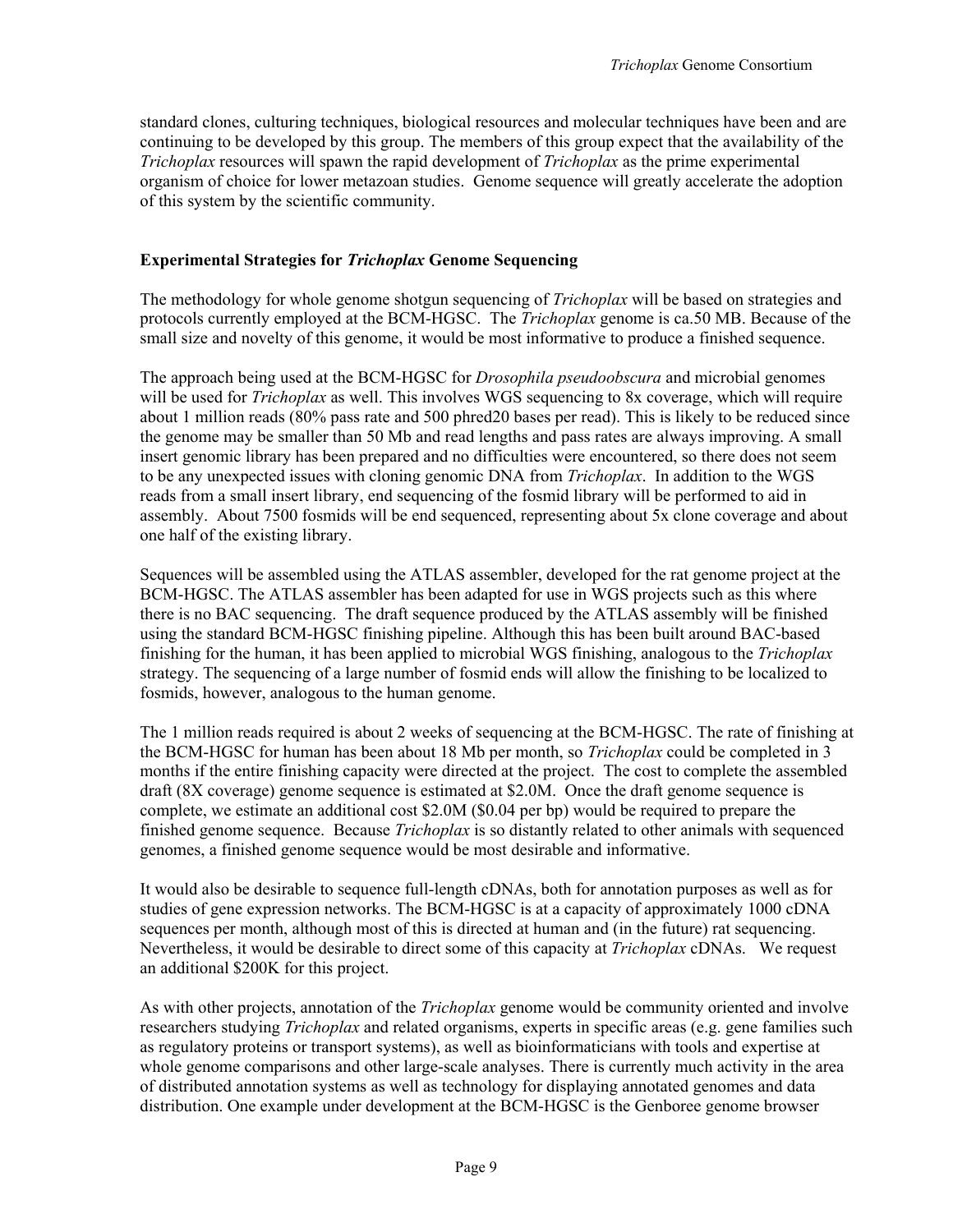(http://www.genboree.org) but there are others and by the time this project is completed we expect this area to have advanced and good solutions for these needs will be available. Yale University desires to play a major role in the annotation processes, including identifying and hiring postdoctoral personnel, trained at the BCM-HGSC on Genboree and bioinformatics.

#### **References Cited**

- 1. Aleshin, V.V., Vladychenskaya, N.S., Kedrova, O.S., Milyutina, I.A., Petrov, N.B. (1995) Phylogeny of invertebrates deduced from 18S rRNA comparisons. *Mol. Biol.* 29:843-855.
- 2. Wainright, P.O., Hinkle, G., Sogin, M. L., Stickel, S. K. (1993) Monophyletic origins of the Metazoa: an evolutionary link with fungi. Science. 260:340-342.
- 3. Collins, A.G. (1998) Evaluating multiple alternative hypotheses for the origin of Bilateria: An analysis of 18S rRNA molecular evidence. Proc Nat Acad Sci USA. 95:15458-15463.
- 4. Christen, R., Ratto, A., Baroin, A., Perasso, R., Grell, K. G., Adoutte, A. (1991) An analysis of the origin of metazoans, using comparisons of partial sequences of the 28S RNA, reveals an early emergence of triploblasts*.* EMBO J. 10:499-503.
- 5. Podar, M., Haddock, S.H., Sogin, M.L., and Harbison, G.R. (2001) A molecular phylogenetic framework for the phylum Ctenophora using 18S rRNA genes*.* Mol Phylogenet Evol. 21:218-30.
- 6. Schierwater, B. and Desalle, R. (2001) Current problems with the zootype and the early evolution of Hox genes*.* J Exp Zool. 291:169-74.
- 7. Cavalier-Smith, T., Allsopp, M., Chao, E., Boury-Esnault, N., and Vacelet, J. (1996) Sponge phylogeny, animal monophyly, and the origin of the nervous system*.* Can. J. Zool. 74:2031-2045.
- 8. Kim, J., Kim, W., and Cunningham, C.W. (1999) A new perspective on lower metazoan relationships from 18S rDNA sequences*.* Mol Biol Evol. 16:423-7.
- 9. Medina, M., Collins, A.G., Silberman, J.D., and Sogin, M.L. (2001) Evaluating hypotheses of basal animal phylogeny using complete sequences of large and small subunit rRNA*.* Proc Natl Acad Sci U S A. 98:9707-12.
- 10. Pawlowski, J., Montoya-Burgos, J.-I., Fahrni, J.F., Wüest, J., Zaninetti, L. (1996) Origin of the Mesozoa inferred from 18S rRNA gene sequences. *Mol. Biol. Evol.* 13:1128-1132.
- 11. Grell, K.G. (1971) Embryonalentwicklung bei *TrichopIax adhaerens.* F. E. Schulze. Naturwissenschaften. 58:570.
- 12. Grell, K.G. (1971) *TrichopIax adhaerens* F. E. Schulze und die Entstehung der Metazoen. Naturwiss. Rundschau. 24:160-161.
- 13. Grell, K.G. (1972) Eibildung und Furchung von *Trichoplax adhaerens* F. E. Schulze (Placozoa)*.* Z. Morphol. Tiere. 73:297-314.
- 14. Grell, K.G. (1973) *Trichoplax adhaerens* (Placozoa). Bewegung und Organisation. Encyclopaedla Cinematographica Inst wiss.Film, Göttingen. Film E 1918
- 15. Grell, K.G. (1973) *Trichop1ax adhaerens* (Placozoa). Vermehrung. Encyciopaedla Cinematographica. Inst. wiss. Film, Göttingen. Film E1919
- 16. Grell, K.G. (1973) *Trichoplax adhaerens* (Placozoa). Eizellen und Furchungsstadien. Encyclopaedla Cinematographica Inst. wiss. Film, Göttingen. Film E 1920
- 17. Grell, K.G., Ruthmann, A. (1991) Placozoa in Microscopic Anatomy of Invertebrates*.* 2 Placozoa, Porifera, Cnidaria, and Ctenophora. Zool. Zhurn. 66:13-27.
- 18. Ivanav, D.L., Malakhov, V. V., Prilepsky, G. V., Tzetlin, A. (1982) Fine morphology and ultrastructure of a primitive multicellular organism *Trichoplax* sp.. 2. Ultrastructure of adult individuals. Zool. Zhurn. 61:645-652.
- 19. Ivanov, A.Y. (1973) *Trichoplax adhaerens*, a Phagocytella-like animal*.* Zool. Zhurn. 52:1117-1131.
- 20. Ivanov, D.L., Malakhov, V. V., Tzetlin, A. B. (1980) New findings (Discovery) of a primitive multicellular organism *Trichoplax sp.* Zool. Zhurn. 59:1735-1739.
- 21. Ivanov, D.L., Malakhov, V. V., Tzetlin, A. B. (1980) Fine morphology and ultrastructure of a primitive multicellular organism *TrichopIax sp.* 1. Morphology of adults and vagrants by the data of scanning electronmicroscopy. Zool. Zhurn. 59:1765-1767.
- 22. Pearse, V.B. (1989) Stalking the wild Placozoan: Biogeographiy and ecology of *Trichoplax* in the pacific. American Zoologist. 29:175A.